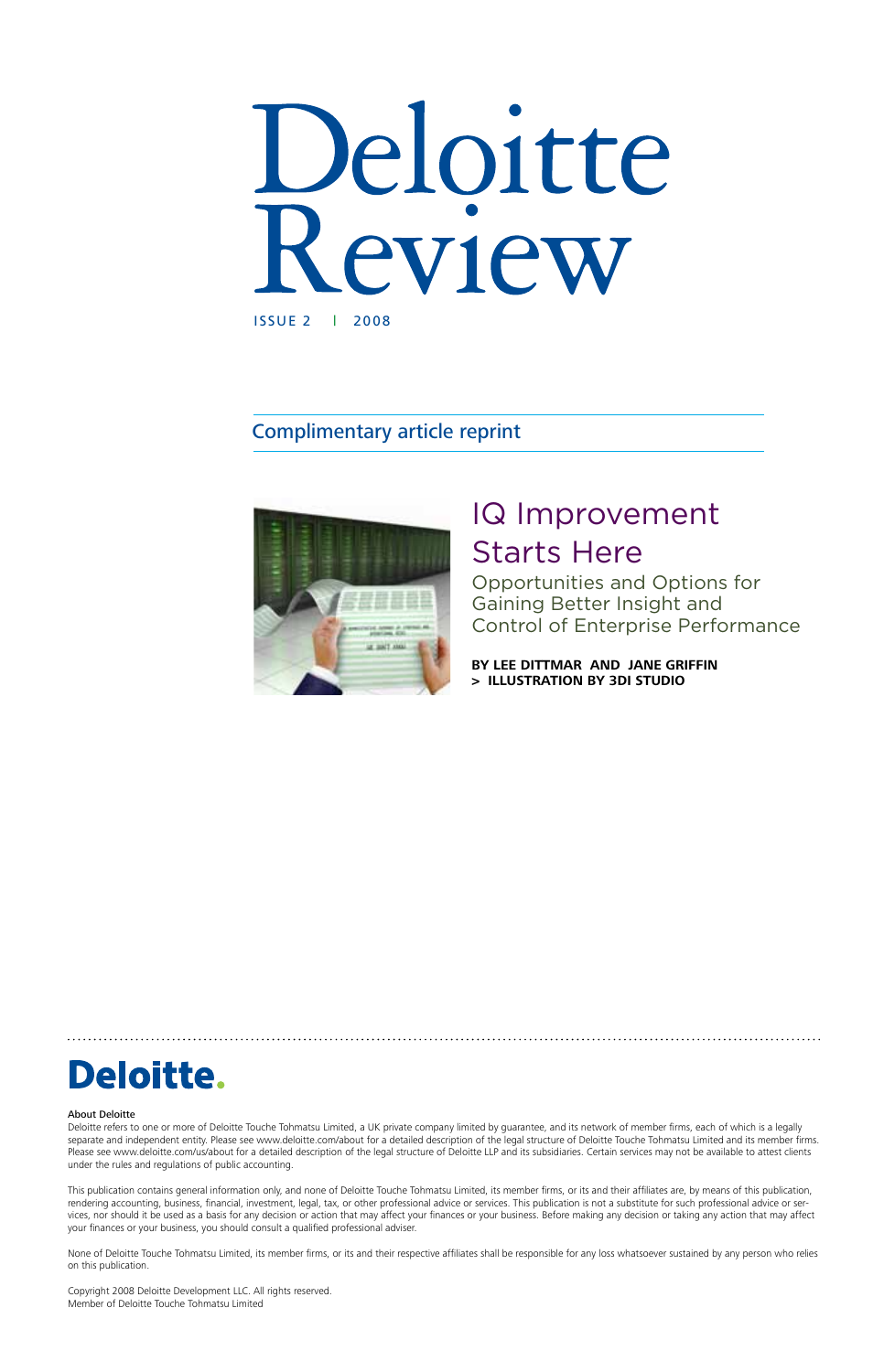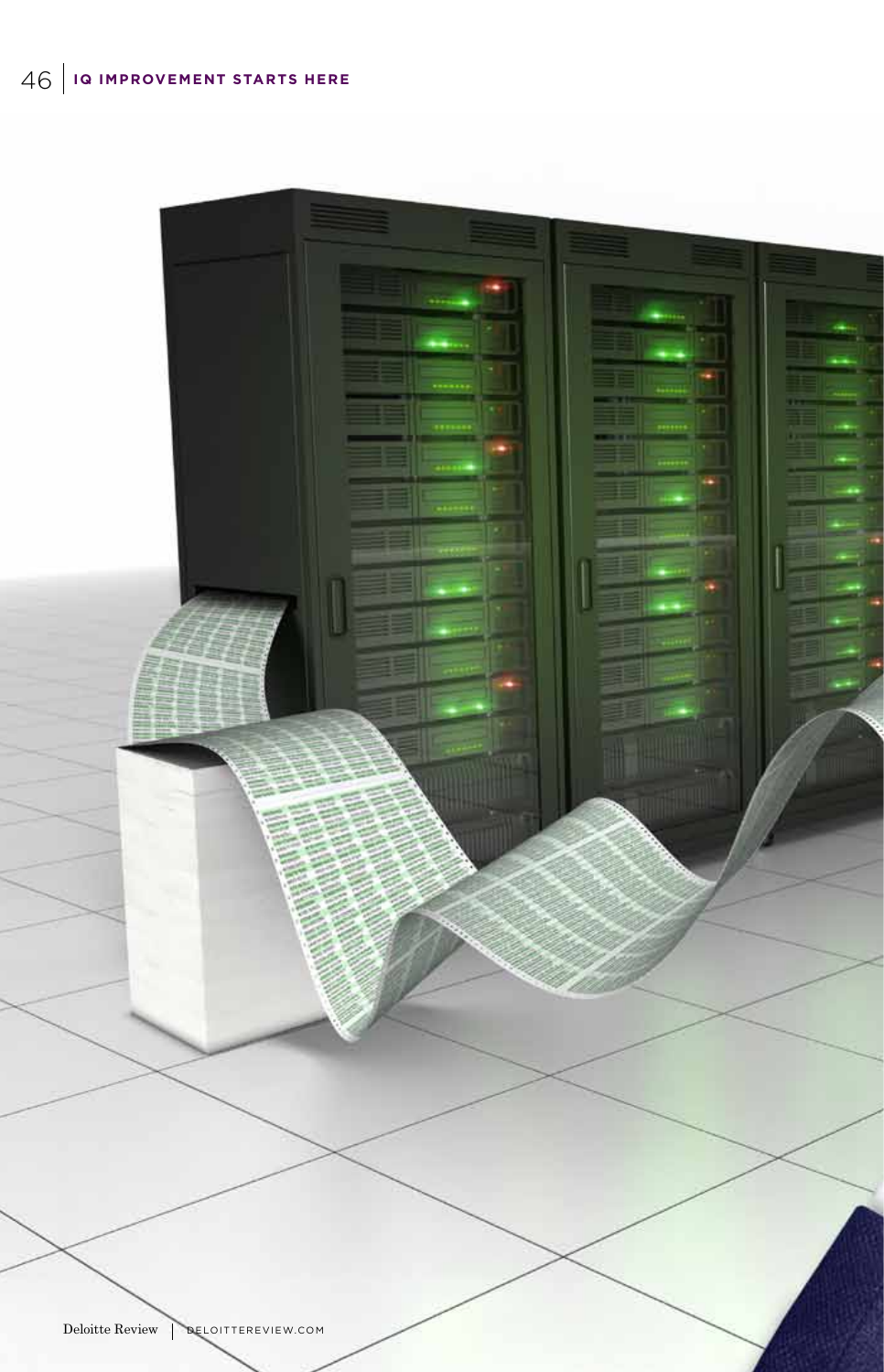# IQ Improvement Starts Here Opportunities and Options for Gaining Better Insight and Control of Enterprise Performance

BY Lee Dittmar > Jane Griffin > ILLUSTRATION BY 3di studio

ou wouldn't purchase a car without a speedometer. Nor would you board<br>an airplane if you knew the instruments weren't working. Yet many com-<br>panies are operating without this kind of basic, timely feedback on their<br>speed, an airplane if you knew the instruments weren't working. Yet many companies are operating without this kind of basic, timely feedback on their speed, direction and other critical indicators. Many also don't have insight into their operating and financial performance until long after they close the books, and, even then, they often have doubts about the accuracy and usefulness of this historic information. Most don't have information about key performance metrics, including governance, risk and compliance parameters, until after retrospective audits or other reviews. The bottom line: the accuracy, timeliness, reliability and transparency of information are not where they need to be.

10088800 15355663653 16789987661353 00925-653345

124242-070531<br>4646764-097577 **CARGAN-SET ARM** 4546222-868443 457-155-5644353 467455-5644353 4252006  $-8788$ 9968-664335566 9968-664335560 9998886-6643356 9998086-6643356 3434242-828634 3434242-878634

06413556<br>16-00133 3434242-020631<br>64646264-99252<br>4546227-069442 02099-020-020 4757006-07007 9968-664335566 0008886-6643356 1414242-878634

62455-5644353 4757886-67887 9958-664335566<br>999866-6643356 3434242-878634

107133-304133 068-664335566 0008806-66433 3434242-878634

A QUANTITATIVE SUMMARY OF STRATEGIC AND OPERATIONAL RISKS:

LIE DON'T KNOW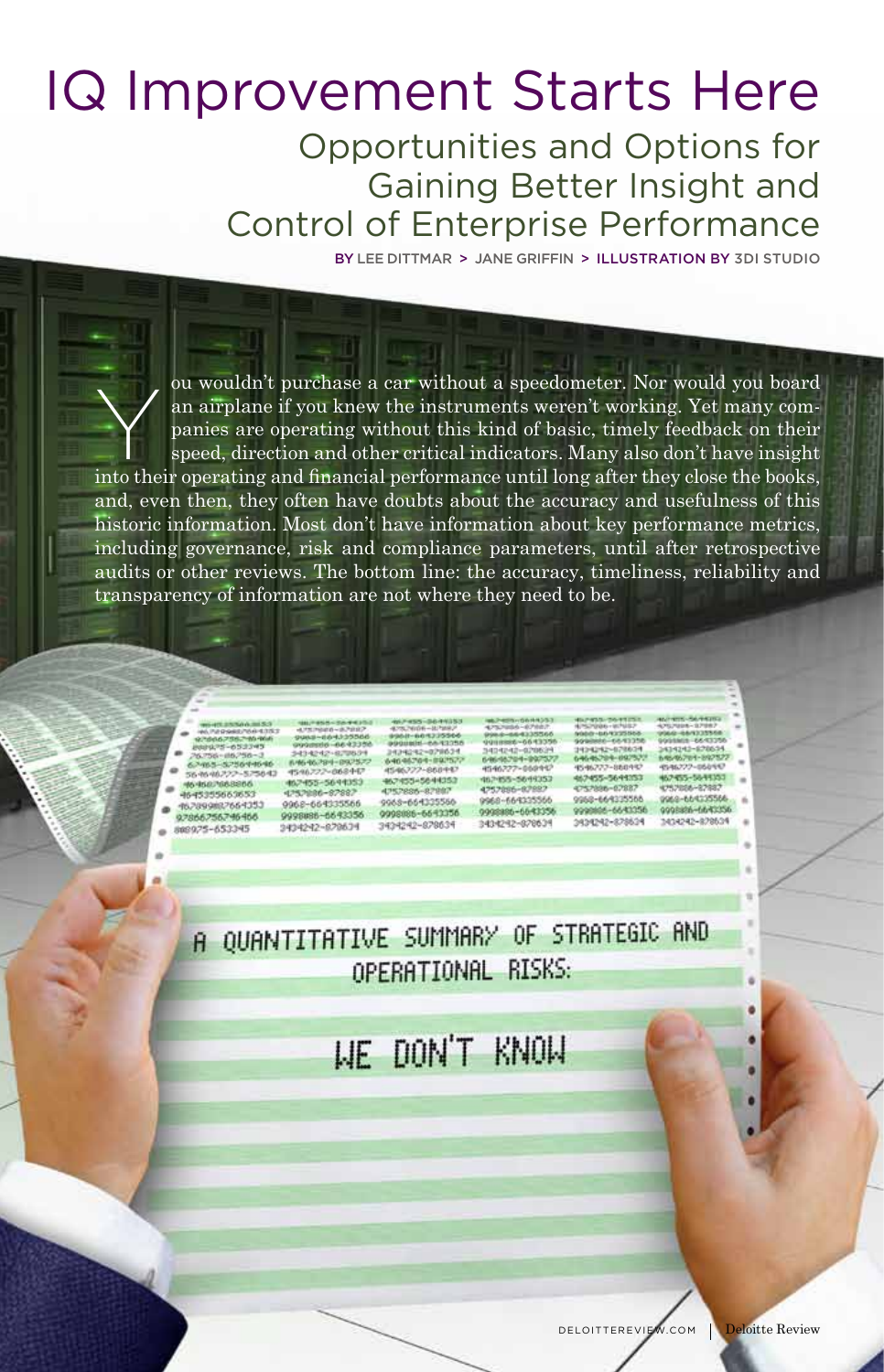In 2005, CFO Research Services in collaboration with Deloitte Consulting LLP embarked on a survey program that illuminated the pervasiveness of poor information quality (IQ) in today's enterprises. The initial survey summary, titled *IQ Matters*, reported that a majority of respondents did not have ready access to highquality, reliable, useful information on operating and financial performance at their companies.<sup>1</sup> Queried on ten categories of  $IQ$  — combinations of the utility, timeliness and accuracy of financial and operating information — a majority of the senior financial respondents reported room for improvement in every category.

The summary of a recent follow-on to that survey, titled *Look Closer, Look Further*, reported that, two years later, the needle has still not moved much in a positive direction.<sup>2</sup> While companies do well at mandated information management activities, such as reporting financial results, they still struggle to produce the timely, accurate and insightful information needed for strategic planning, supporting board oversight and governance, making investment decisions, and identifying, monitoring, managing or mitigating risks. For instance, a near majority, 47 percent of the 443 senior finance and IT executives surveyed in 2007, reported that their companies struggle to produce and develop the desired quality of information needed to make good business decisions.

We believe one of the main reasons for this ongoing struggle is the perception of the issue as being large and intractable. Simply figuring out where to start is difficult for companies with mazes of disparate systems and variable processes. And certainly, most finance and IT executives, as well as the implementation teams that support them, are not looking for additional things to do as they work to align technology with the business's needs. Nevertheless, the issue of poor information quality is not going to go away because the consequences are far too significant and widespread. Take the recent experience of a large insurance company, for example. This company found that organic growth and acquisitions had resulted in a complex maze of finance and accounting systems and processes that adversely affected information access and quality. Across the company, there were:

- 14 general ledgers
- 20 charts of accounts
- 12 reporting systems
- 17 data repositories

In addition, company managers had created more than 300,000 spreadsheets in an attempt to reconcile and make sense of the data — a clear indication that the manual efforts needed to produce information were impeding productivity.

A large aerospace and defense company also found that it was not spending nearly as much on procuring product for its manufacturing process as its competitors. However, the company's low spend was not due to thriftiness; rather, the company couldn't account for how much it was spending with whom because it had different definitions of vendor codes within multiple systems.

A large life sciences company found that poor IQ was hindering control and performance. Different groups within operations would generate their own individual backorder reports. These separate reports would often have conflicting information, which created confusion and delayed alignment around manufacturing priorities.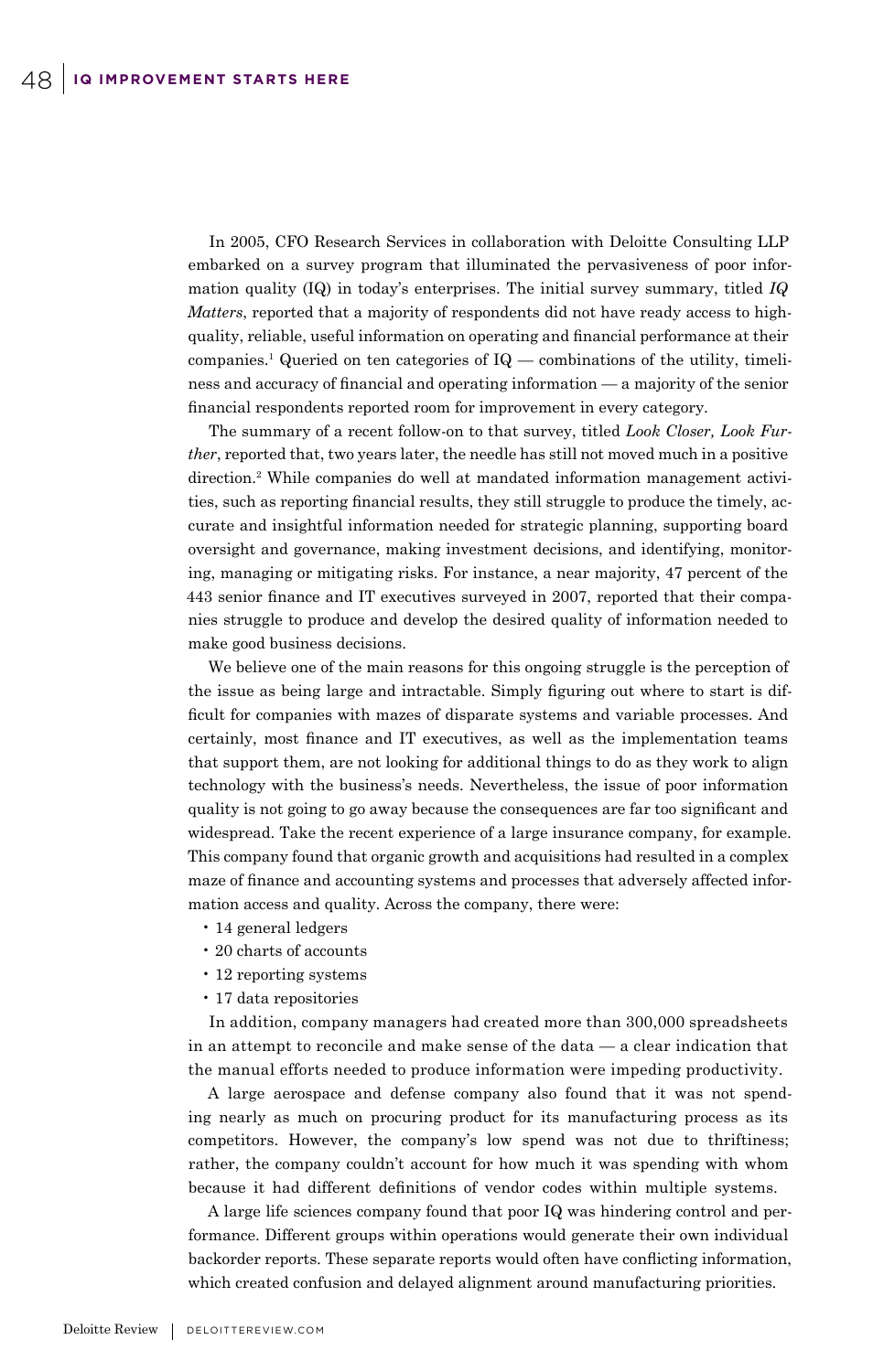With such far-reaching effects, it isn't surprising that IQ can have a significant and growing impact on shareholder value. Eighty-one percent of the 2005 *IQ Matters* survey respondents said that better information can improve profitability; 82 percent said it can reduce costs.

Yet, despite the widespread belief that improving IQ can generate tremendous value, based on the most recent survey, some companies are still reluctant to address IQ problems. Others have begun to tackle a handful of issues here and there, but only a few are approaching IQ comprehensively as a strategic imperative.

### Obstacles and Objections

 $\bigodot$  ne of the reasons that IQ is such a significant problem today for so many companies is that historically it wasn't a priority. After all, we've invested *heavily* in information technology, so we *must* be getting the information we need, right? Yet only 41 percent of the senior finance and information technology executives included in the recent *Look Closer, Look Further* survey indicated that their companies consistently produce the desired quality of information needed to support management decisions.

There is also the issue of lack of ownership. Who is responsible for IQ? Many surveyed point to the CIO — after all the



**"**One of the reasons that IQ is such a significant problem today for so many companies is that historically it wasn't a priority. After all, we've invested heavily in information technology, so we must be getting the information we need, right?**"**

"I" stands for "information." Certainly, the CIO has important responsibilities for people, processes and, of course, the technology related to information assets. But this is not the same as being responsible for the quality of the information. CIOs are usually responsible for the infrastructure that houses, stores, distributes and supports the maintenance of data security, but the CIOs don't control the inputs and outputs, and they don't control all of the strategies, decisions, actions, processes and people that ultimately affect IQ. Indeed, CIOs often don't even control the governance and decision-making concerning technology architecture, applications and IT processes. So who does have responsibility for IQ? In many companies, the hard truth, in our experience, is that this has not been clearly defined.

Another reason for the current, often poor, state of IQ is the complexity of today's companies in terms of variability in business processes, disparate and poorly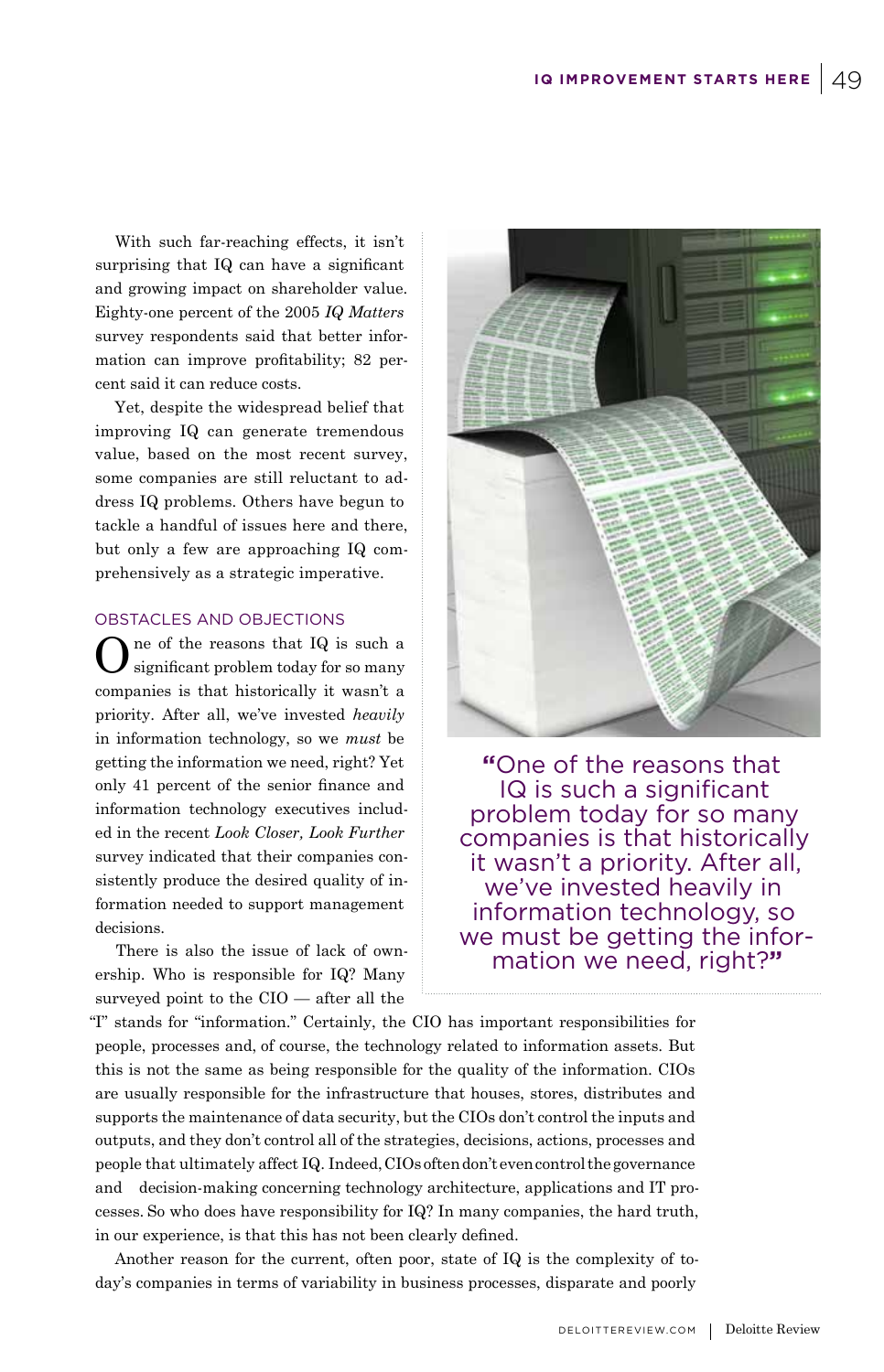integrated systems, and inconsistencies in data structures and definitions. Asked to identify the drivers of poor IQ, nearly half the respondents in the *IQ Matters* survey (45 percent) cited disparate, non-integrated IT systems and the variability of business processes as an acute problem that constrains management's ability to work effectively and focus on high-value activities. The challenge is to tackle unnecessary complexity that adversely impacts the overall enterprise with a solution that can be embraced by individual functions or business units. This state of affairs means that there is no quick fix or easy answer to this critical problem.

This perception of the issue as being immense and difficult is a primary barrier to doing something about it. Although there is a need to think about IQ comprehensively — from the standpoints of organization, processes, data and systems it is neither necessary nor feasible to address everything at the same time. The principles of IQ management may be enterprise principles, but they can be applied logically and sequentially. We believe the solution is a journey, not a single project or a "big bang" event. It is possible to start with a particular type of information in a single business unit, geography or functional area and build out from there — the point is to get started somewhere.

### A Broader View is Better

poor understanding of the business case for the investments needed to improve  $\blacktriangleright$  IQ often prevents companies from taking those first steps. A common mistake is to calculate return on investment based only on how a particular project will reduce IT costs, as opposed to taking a broader view of how better IQ can help the company achieve its strategic objectives. The *Look Closer, Look Further* survey showed a strong correlation between companies that consider a large number of factors in building their business cases for IQ improvement and a higher level of satisfaction with their ability to produce management information. Respondents reporting a broad business case — one that considers not only costs but also the potential impacts of IQ improvement — are more effective at gathering information for financial reporting, monitoring and measuring performance, complying with regulation, and managing risk, among other activities. Furthermore, nearly twice as many (60 percent versus 32 percent) said they "consistently produce the desired quality of information for making business decisions," and are much less likely to struggle with developing high-quality information for decision making.

Fortunately, it's feasible to look broadly because IQ improvements can generate value in a number of ways. Business imperatives are typically furthered by the commonality of applications, processes and data standards that effective IQ demands. Better IQ can also help businesses to be proactive by allowing them to assess problems before they become crises and to respond more readily to market trends. Other benefits to consider include efficiency savings, effectiveness improvements, and risk reduction. Ultimately, the bottom line on IQ is the bottom line: How can enhanced IQ result in improved business performance?

While, in our experience, companies have begun to grasp the extensive benefits of improved IQ, many are still struggling to quantify the value of these benefits. Lack of a baseline in terms of what it currently costs to produce management information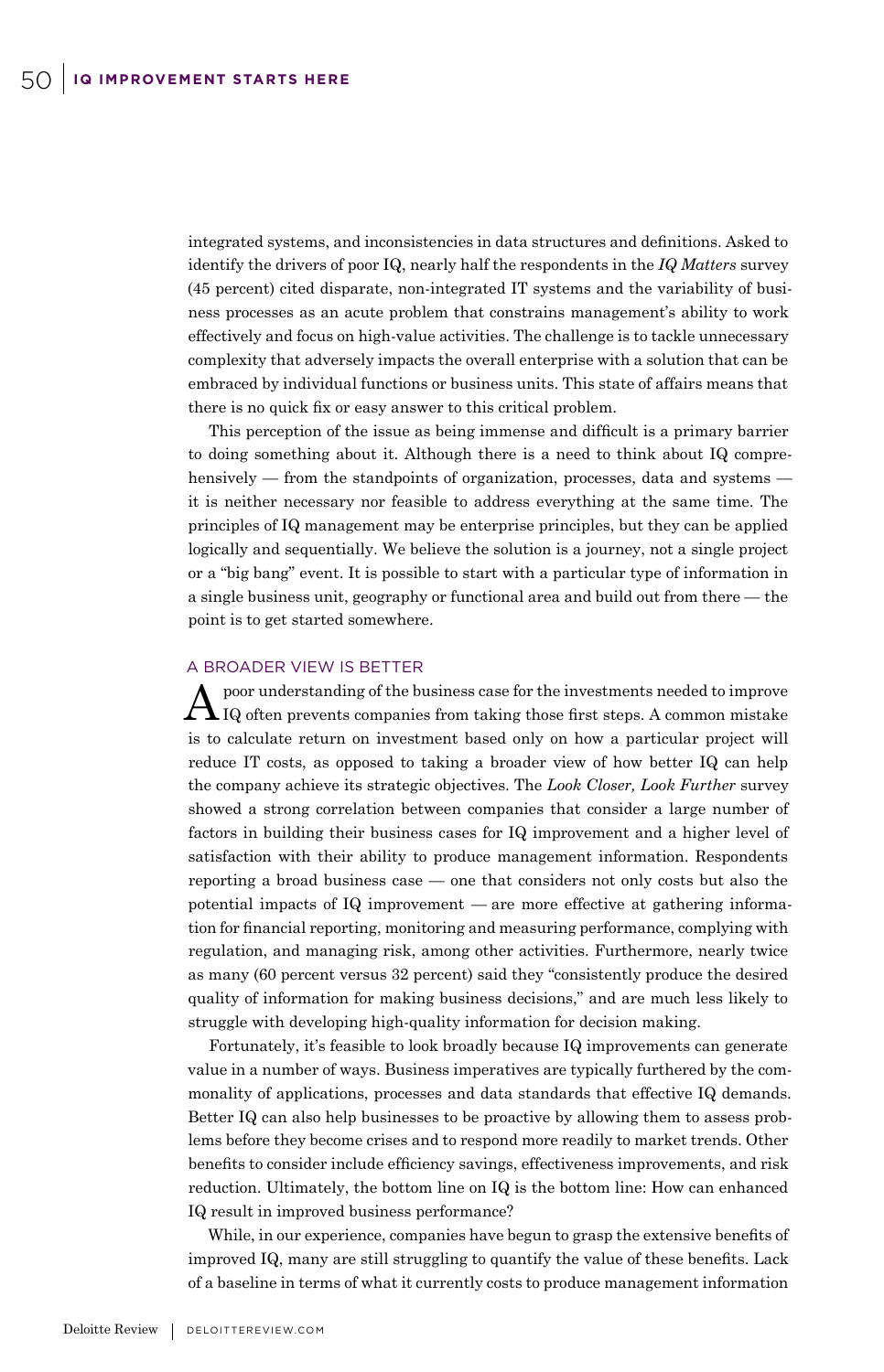poses a problem for many. Queried on the cost of management information, respondents in the *Look Closer, Look Further* survey said they have a sound understanding of only the most readily apparent costs, such as IT budget and spending with third parties. Embedded costs, such as unauthorized IT spending and the labor cost of non-IT staff engaged in gathering and confirming management information, remain elusive to most. It is clear to us that incorporating both broader business benefits and the total cost of producing management information is key to strengthening the business case and moving IQ improvement up the list of a company's priorities.

### **IQ ESSENTIALS**

**Packing your things for the IQ journey does not require heavy lifting, but it does** require a new way of thinking. That's why we believe one of the most important prerequisites for any IQ initiative is to take a new view of the precursor to information: data.

In our experience, most executives, managers and directors suffer from data overload and information deficit. ("Data" is a collection of facts, figures and historic records. "Information" is a derivative of data that can be accessed and used to help develop insights, support decision making, and enable execution.)

It is vital to have a guidepost for determining what information and which information attributes are most important. A good rule of thumb is that IQ initiatives should be focused on the information that matters most in the company's efforts to achieve its goals and objectives. Determining which information matters most requires understanding a company's values and business strategy, as well as specific critical factors and risks that could affect performance.

For example, if the company's strategy is to be a low-cost provider of services, then IQ improvement efforts should focus on managing information related to activity-based costing and the cost factors that drive the business. On the other hand, if the company's competitive hallmark is customer service, it should focus on different information assets and categories, such as call center wait times, customer preferences, and satisfaction ratings. However, no single business objective should supersede achieving larger IQ value company-wide. IQ improvement should be guided by company principles, yet linked to concrete goals within the business units — not the other way around.

This connection is necessary to help build a strong business case for the initiative and to create a sense of urgency among change leaders to help overcome inertia and get the ball rolling.

# Six Guiding Principles for Getting Started

### **1. Begin Somewhere**

The journey toward improved IQ almost always starts with reducing unproductive complexity, which is, granted, a mammoth challenge. Why does the journey have to begin where so many fear to tread? Because simplification, repeatability and standardization make it easier to get information. The good news is that you can approach the task of reducing complexity from multiple angles, but you don't have to tackle them all at once. Consider these examples. From a data standpoint,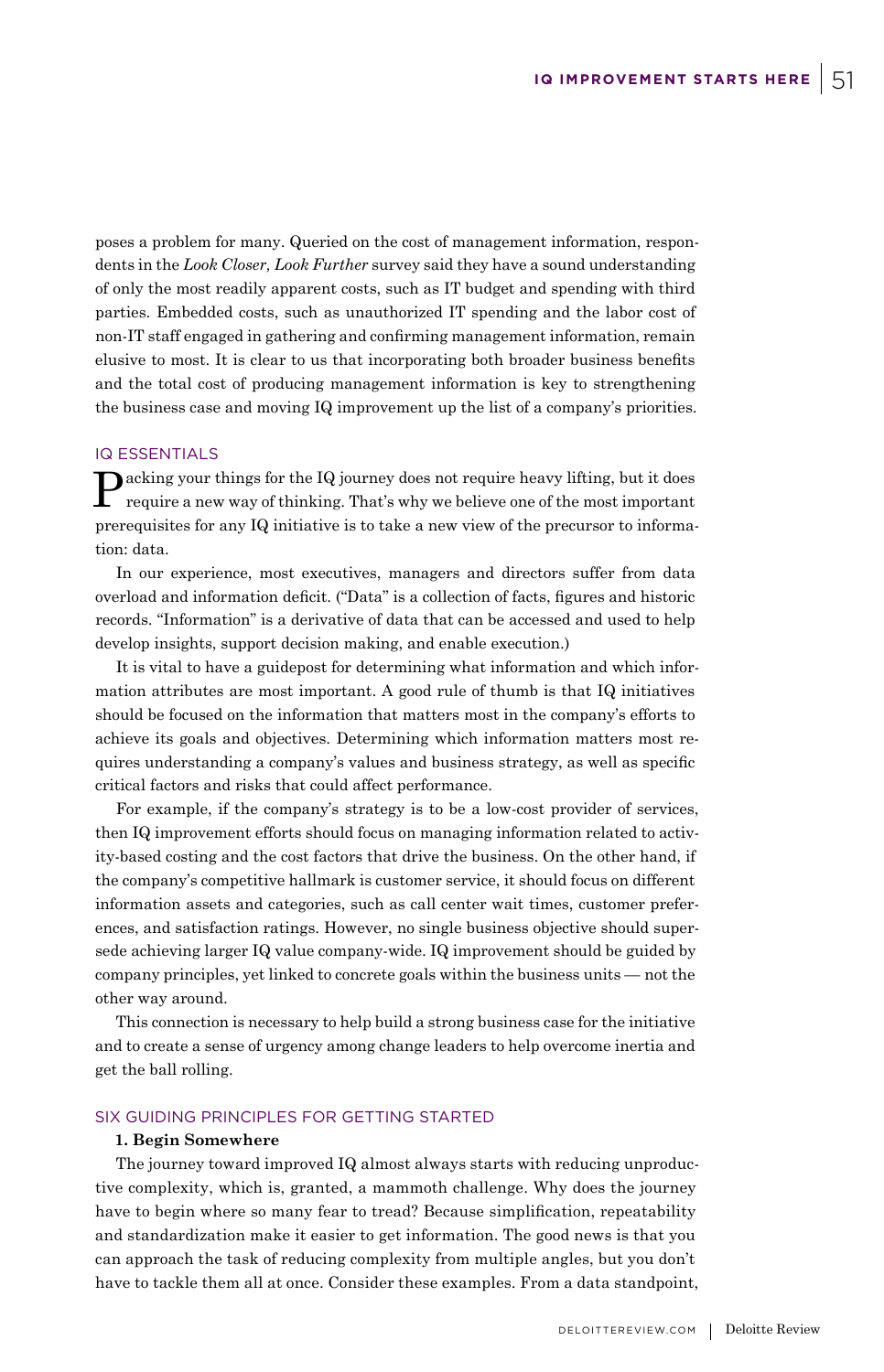# effective master data management



# Master Data Management: ONE PATH TOWARD REDUCING COMPI EXITY

## **Developing an effective master data management (MDM) strategy is one way TO HELP REDUCE COMPLEXITY.** Master data is

any data or construct that is applicable across multiple business transactions. ERP systems and other technology solutions use master data to define basic information required to execute the transactions. For example, a "supplier" is master data used in purchasing transactions. The elements that comprise supplier data include vendor number, name, address, etc. Supplier data is generally maintained in a "Master," or a data warehouse pertaining to a particular area. In this case, it is often called a Vendor Master or a Supplier Master. On the other hand, a "product" is master data that is used in purchasing transactions. The elements that comprise product data include part number, description, unit of measure, etc. Product data is generally maintained in a Part Master, Material Master, or Item Master. It is important to identify master data and to define it in a common way. For example, are products called the same thing throughout the business units? If an item is called a "widget" in one business unit, but it is called a "hex-bolt" in another, measuring how many are sold becomes more complicated than necessary. Similarly, if they are sold in "lots" in one geography and in "fivepound boxes" in another, measurement becomes even more complex. The idea behind Master Data Management is to establish a common language throughout the company. This simplified, standardized way of communicating forms the cornerstone of improving IQ.

if widgets were widgets everywhere in the company, it would make it easier to count how many widgets you have. From a process perspective, if the company bought things the same way through a standard supply chain system, as opposed to purchasing things differently from multiple vendors, it would make it easier to get information about what you were buying and from whom. The concept can also be extended to IT. If a company had one system instead of 10 disparate ones, then it would be a lot easier to house, maintain and extract the appropriate information when needed. Applying this "less is more" philosophy across organizational hierarchies, data, processes and systems is a good way to start thinking about what types of changes will be required to improve IQ.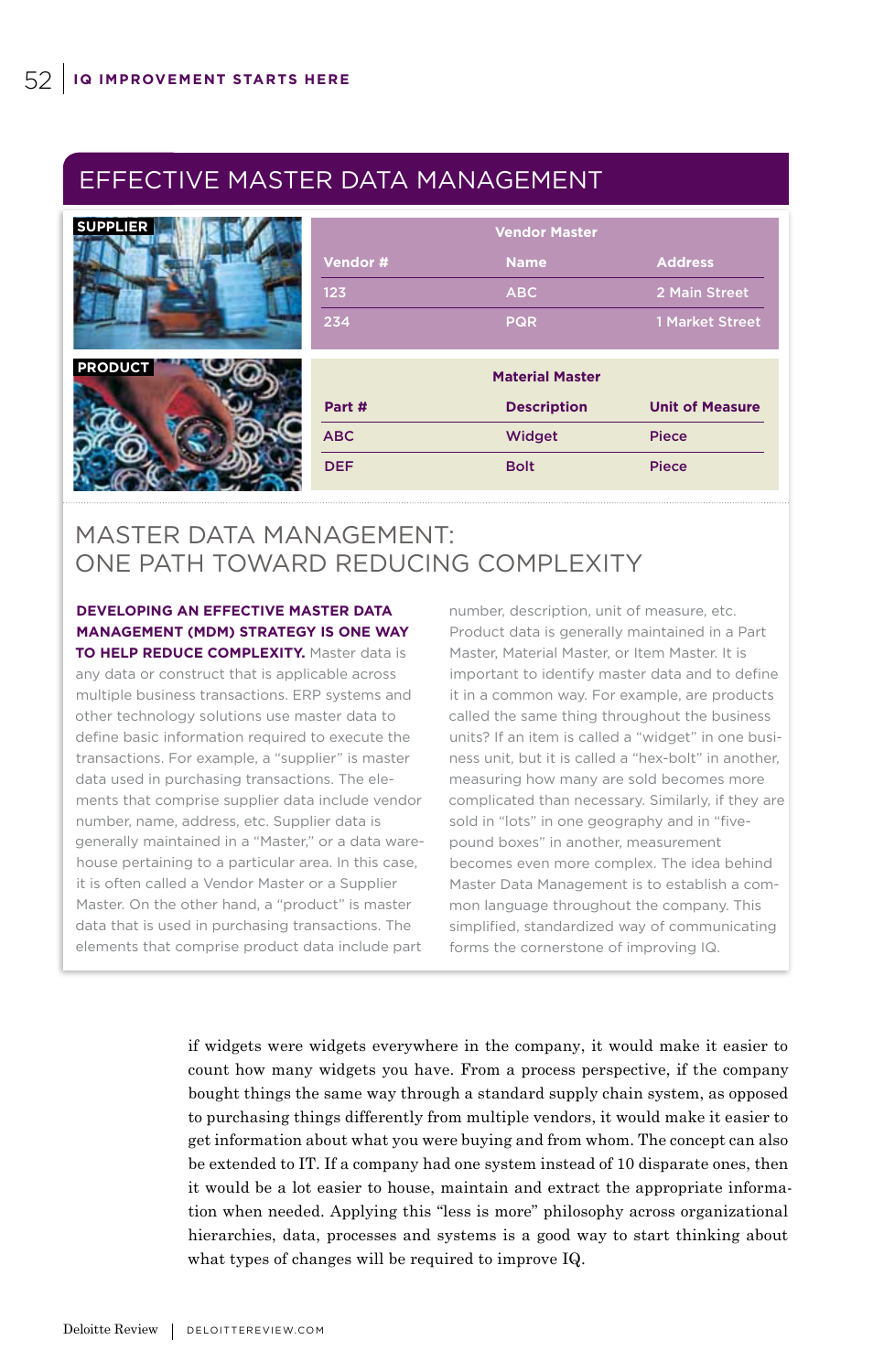# **2. Take It from the Top**

Keeping the need for standardization and simplification in mind, the executive team should build the strategic foundation for IQ improvement by promoting information quality as a strategic imperative and aligning IT with business strategy. One way to accomplish this is by determining — from the top down and not the bottom up — what information is most important. The executive team can begin by asking:

- › What information do the CFO, CIO, VP of Sales, CMO, CEO and the board need to aggregate and understand to manage the company on a daily, weekly, monthly and yearly basis?
- › What are the implications of not having accurate, timely, reliable, and transparent information in these identified areas?
- › Which of these information areas needs to align most closely with the company's top strategic goals?
- › Where are the areas of unnecessary complexity? These can come in multiple forms and can affect any area of the company. In identifying them, some things to look for include:
	- Multiple data sources and inconsistent data definitions
	- Misalignments between data requirements and data availability
	- Redundant processes across business units
	- Manual and error-prone processes
	- Inefficient organizational alignment or human resource programs
	- Non-standardized and non-integrated technologies
- › What should be simplified, standardized and made repeatable along the five pillars of IQ improvement — data standards, processes, organization, governance and technology — to help alleviate the pain points and to improve the quality and flow of information?

### **3. Getting Things in Order**

The next step is to prioritize which improvement issues to tackle first and how to go about doing it. IQ improvement efforts, which can span multiple business units, functions and geographies, can be difficult to explain and justify in and of themselves. Many companies have generated buy-in and improved value creation by linking IQ improvement efforts with other initiatives. Regulatory compliance efforts, such as Sarbanes-Oxley readiness and Basel II preparations, offer the most obvious link. Compliance-related activities can (and should) be used to identify and catalog IQ improvement opportunities. To this end, it is helpful to include an explicit work-thread in the company's compliance program to identify and document improvement opportunities. IQ efforts can also be linked to other initiatives like CRM implementations, supply chain efficiency efforts, and risk management programs.

Once the improvement opportunities have been identified, it is important to prioritize them through a structured process. Companies may wish to develop a framework on their own or use one that has been developed and tested by others. In either case, the objective is to sequence improvement opportunities and to develop solid business cases to help secure support from the board and senior executives.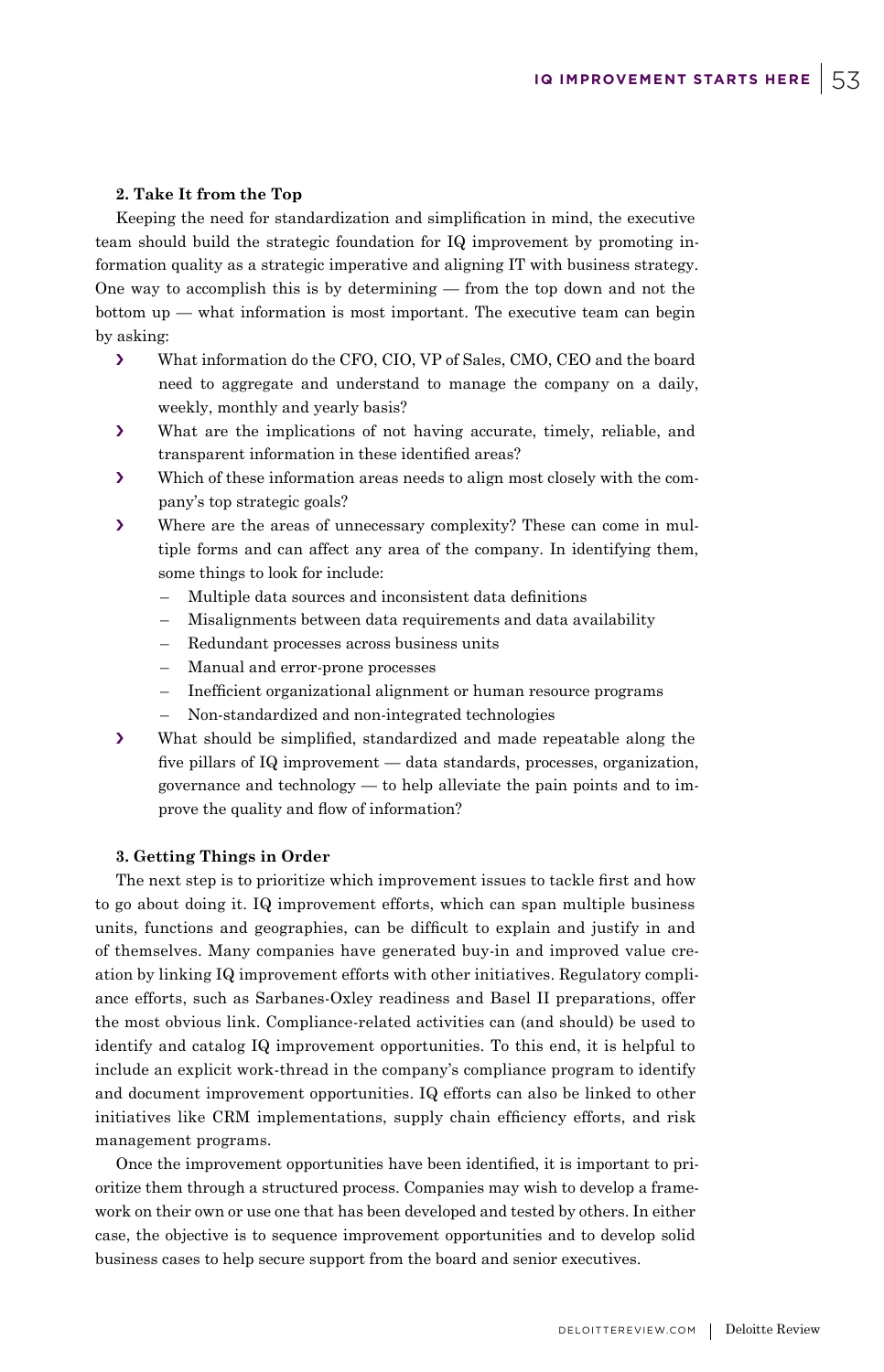#### **4. All Aboard**

Improving IQ usually requires making changes in data standards, processes, organization, governance and technology. Because of this, it requires all hands on deck. A variety of competencies spanning functions, disciplines and geographies are typically required to effectively carry out IQ projects of any size. It's tempting to see the CIO as some sort of information god, and undoubtedly the CIO should be seen as a key business leader and counselor in any IQ initiative — but not as the sole person responsible for it.

IT and the ultimate owners of  $IQ$  — the functional areas — should collaborate closely to help define master data, pinpoint business-critical information, identify information stewards and subscribers, and develop ways to meet the company's decision-making and reporting requirements. Collaboration between finance and IT throughout this process is also very important because finance has become the aggregator and interpreter of most operational information and has critical knowledge about business and analytical requirements. Ultimately, the journey toward improved IQ is a joint venture; it requires collaboration and communication among the business leaders, the CIO and the CFO.

#### **5. Rules of Engagement**

The old computer adage, "garbage in; garbage out," suggests how important information governance can be. An effective information governance framework is essential for providing data accuracy and preserving its integrity. This framework should encompass information-management policies, procedures and principles, as well as assign ownership and accountability for information monitoring and managerial tasks. In developing this framework, consider forming cross-functional councils to oversee information quality in specific areas, such as customer information or product information. These councils should be structured and authorized to act across functional and business unit silos and to help promote stakeholder cooperation and cross-functional collaboration in addressing IQ issues.

Information governance demands a balanced approach both at the policy and stewardship levels. Organizations that have a defined policy with no standards or processes to support the implementation of it will fail and vice versa. Plus, good governance and accountability within the business units are what make IQ improvements stick. Information improvements usually don't fall apart because of the systems per se, but rather because leaders fail to insist upon adherence to the rules and policies and, instead, allow variability and lack of discipline to creep back in.

### **6. Say What?**

IQ improvement is essentially about moving beyond the status quo and overcoming preconceived notions of what IQ is about and who is responsible for it. That is why change management, which is an important component of any type of initiative, is particularly vital to IQ improvement. It's about getting the message across that IQ is a priority, as are the obligations surrounding it. Indeed, ineffective communication of information policies and procedures is a major pain point in advancing new governance strategies, cited by 49 percent of those surveyed in